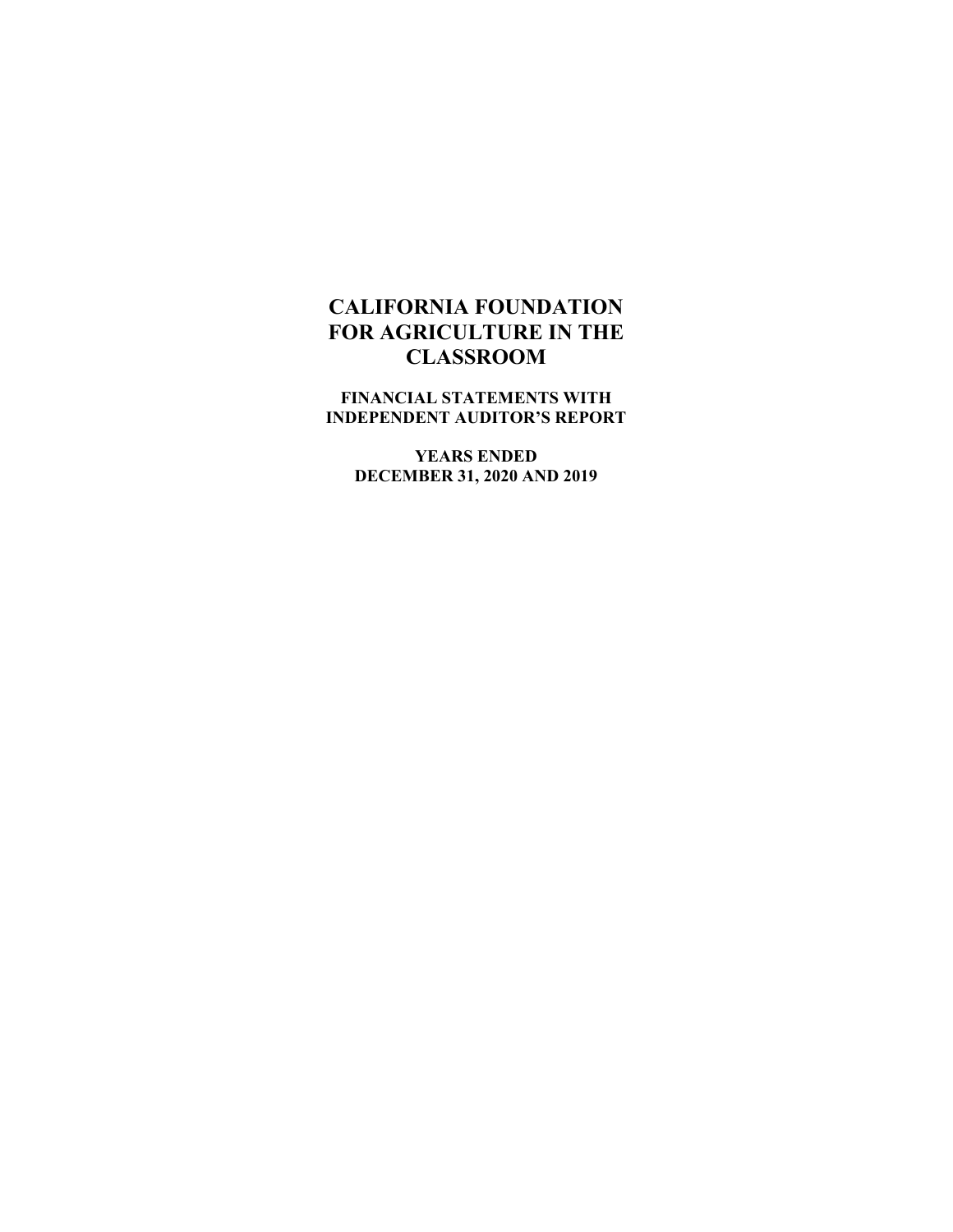

# **INDEPENDENT AUDITOR'S REPORT**

#### **Board of Directors California Foundation for Agriculture in the Classroom Sacramento, California**

We have audited the accompanying financial statements of California Foundation for Agriculture in the Classroom (Foundation), which comprise the statements of financial position as of December 31, 2020 and 2019, and the related statements of activities, functional expenses and cash flows for the years then ended, and the related notes to the financial statements.

#### *Management's Responsibility for the Financial Statements*

Management is responsible for the preparation and fair presentation of these financial statements in accordance with accounting principles generally accepted in the United States of America; this includes the design, implementation, and maintenance of internal control relevant to the preparation and fair presentation of financial statements that are free from material misstatement, whether due to fraud or error.

#### *Auditor's Responsibility*

Our responsibility is to express an opinion on these financial statements based on our audits. We conducted our audits in accordance with auditing standards generally accepted in the United States of America. Those standards require that we plan and perform the audits to obtain reasonable assurance about whether the financial statements are free of material misstatement.

An audit involves performing procedures to obtain audit evidence about the amounts and disclosures in the financial statements. The procedures selected depend on the auditor's judgment, including the assessment of the risks of material misstatement of the financial statements, whether due to fraud or error. In making those risk assessments, the auditor considers internal control relevant to the Foundation's preparation and fair presentation of the financial statements in order to design audit procedures that are appropriate in the circumstances, but not for the purpose of expressing an opinion on the effectiveness of the entity's internal control. Accordingly, we express no such opinion. An audit also includes evaluating the appropriateness of accounting policies used and the reasonableness of significant accounting estimates made by management, as well as evaluating the overall presentation of the financial statements.

We believe that the audit evidence we have obtained is sufficient and appropriate to provide a basis for our audit opinion.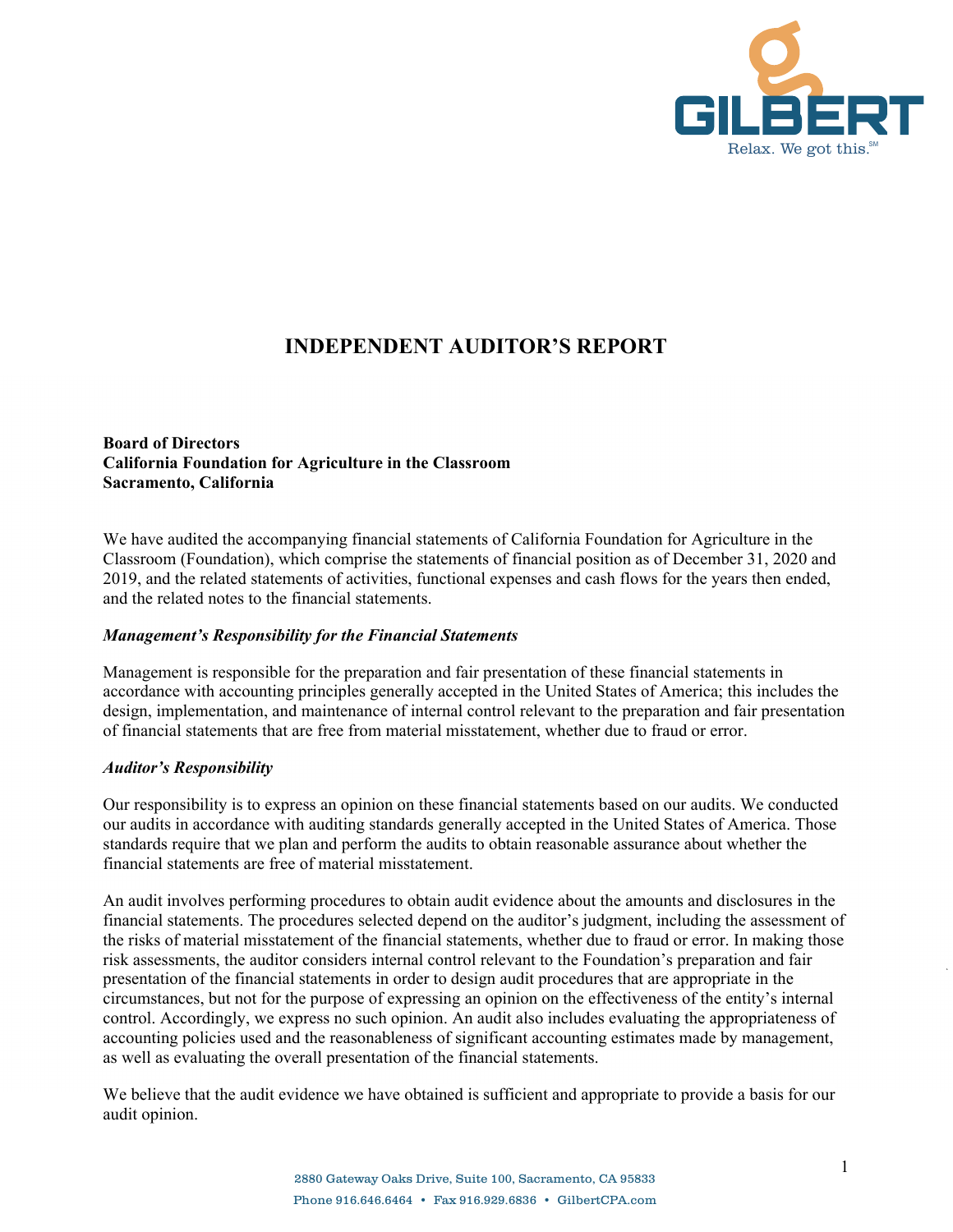Board of Directors California Foundation for Agriculture in the Classroom Page two

# *Opinion*

In our opinion, the financial statements referred to above present fairly, in all material respects, the financial position of California Foundation for Agriculture in the Classroom as of December 31, 2020 and 2019 and the changes in its net assets and its cash flows for the years then ended in accordance with accounting principles generally accepted in the United States of America.

Gilbert CPAs

**GILBERT CPAs Sacramento, California** 

**July 1, 2021**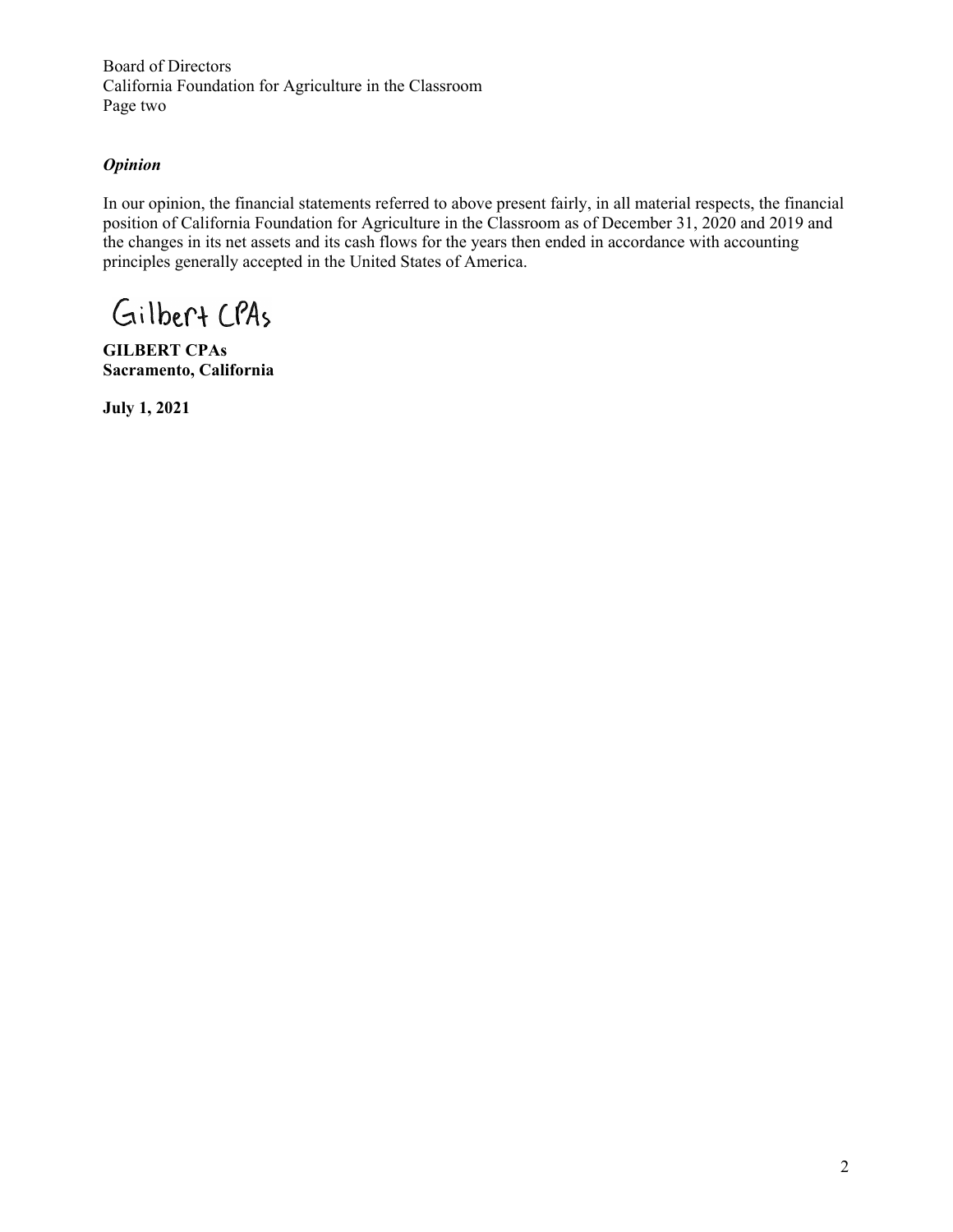## **STATEMENTS OF FINANCIAL POSITION DECEMBER 31, 2020 AND 2019**

|                                          | 2020                    | 2019                     |
|------------------------------------------|-------------------------|--------------------------|
| <b>ASSETS</b>                            |                         |                          |
| <b>CURRENT ASSETS:</b>                   |                         |                          |
| Cash and cash equivalents                | $\mathbb{S}$<br>728,804 | $\mathcal{S}$<br>248,203 |
| Receivables                              | 49,441                  | 45,522                   |
| Prepaid expenses                         | 19,435                  | 10,999                   |
| Total current assets                     | 797,680                 | 304,724                  |
| <b>JIM HICKS ENDOWMENT</b>               | 517,819                 | 517,819                  |
| <b>HENRY J. VOSS ENDOWMENT</b>           | 84,463                  | 84,463                   |
| <b>MARKETABLE SECURITIES INVESTMENTS</b> | 815,327                 | 1,035,542                |
| <b>TOTAL ASSETS</b>                      | \$2,215,289             | \$1,942,548              |
| <b>LIABILITIES AND NET ASSETS</b>        |                         |                          |
| <b>CURRENT LIABILITIES:</b>              |                         |                          |
| Accounts payable and accrued expenses    | $\mathbb{S}$<br>81,901  | 88,856<br>\$             |
| Deferred revenue                         |                         | 13,023                   |
| Total current liabilities                | 81,901                  | 101,879                  |
| <b>NET ASSETS:</b>                       |                         |                          |
| Without donor restrictions               | 1,436,690               | 1,118,878                |
| With donor restrictions                  | 696,698                 | 721,791                  |
| Total net assets                         | 2,133,388               | 1,840,669                |
| <b>TOTAL LIABILITIES AND NET ASSETS</b>  | 2,215,289<br>\$         | \$<br>1,942,548          |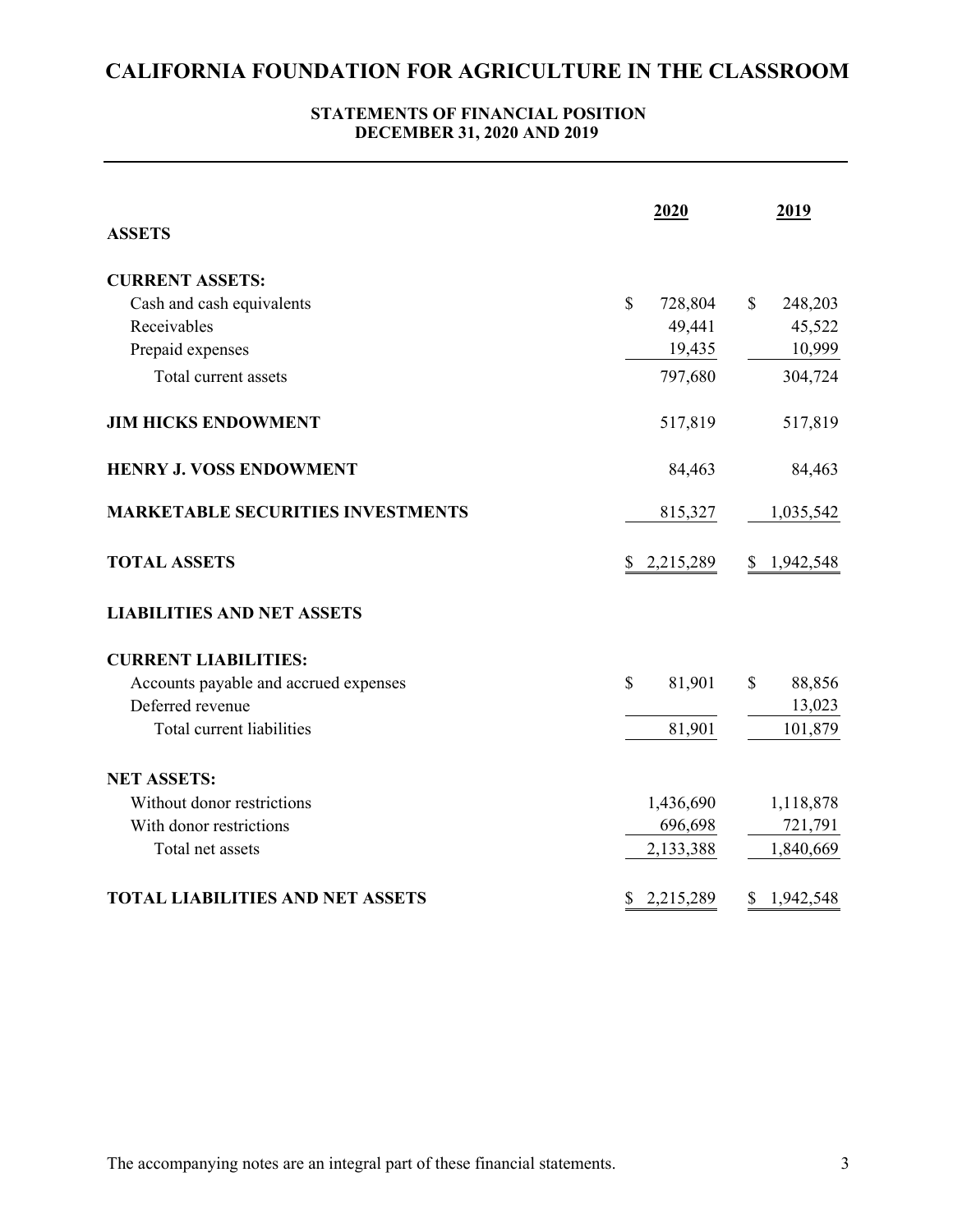# **STATEMENTS OF ACTIVITIES YEARS ENDED DECEMBER 31, 2020 AND 2019**

|                                                                    | 2020 |             | 2019          |
|--------------------------------------------------------------------|------|-------------|---------------|
| <b>NET ASSETS WITHOUT DONOR RESTRICTIONS:</b>                      |      |             |               |
| PUBLIC SUPPORT AND REVENUE:                                        |      |             |               |
| Contributions                                                      | \$   | 676,988     | \$<br>610,979 |
| Investment income                                                  |      | 195,396     | 258,301       |
| Grant income                                                       |      | 86,861      | 32,060        |
| Special event revenue (net of direct benefits of \$15,035 in 2019) |      | 45,128      | 87,742        |
| Service agreement income                                           |      | 44,023      | 129,310       |
| Program fees                                                       |      |             | 29,040        |
| Other income                                                       |      | 500         | 57            |
| Subtotal                                                           |      | 1,048,896   | 1,147,489     |
| Net assets released from restrictions                              |      | 138,093     | 131,318       |
| Total unrestricted public support and revenue                      |      | 1,186,989   | 1,278,807     |
| <b>EXPENSES:</b>                                                   |      |             |               |
| Program services:                                                  |      |             |               |
| Classroom support                                                  |      | 385,385     | 387,880       |
| Conferences                                                        |      | 88,139      | 198,095       |
| County Farm Bureau support                                         |      | 76,755      | 61,232        |
| Other program services                                             |      | 151,772     | 198,723       |
| Total program services                                             |      | 702,051     | 845,930       |
| Support services:                                                  |      |             |               |
| Promotion and fundraising                                          |      | 131,001     | 212,048       |
| Management and general                                             |      | 36,125      | 40,485        |
| Total support services                                             |      | 167,126     | 252,533       |
| Total expenses                                                     |      | 869,177     | 1,098,463     |
|                                                                    |      |             |               |
| <b>INCREASE IN NET ASSETS WITHOUT</b>                              |      |             |               |
| <b>DONOR RESTRICTIONS</b>                                          |      | 317,812     | 180,344       |
| <b>NET ASSETS WITH DONOR RESTRICTIONS:</b>                         |      |             |               |
| Contributions                                                      |      | 113,000     | 135,000       |
| Net assets released from restrictions                              |      | (138,093)   | (131, 318)    |
| <b>INCREASE (DECREASE) IN NET ASSETS WITH</b>                      |      |             |               |
| <b>DONOR RESTRICTIONS</b>                                          |      | (25,093)    | 3,682         |
| <b>INCREASE IN NET ASSETS</b>                                      |      | 292,719     | 184,026       |
| <b>NET ASSETS, Beginning of year</b>                               |      | 1,840,669   | 1,656,643     |
| <b>NET ASSETS, End of year</b>                                     |      | \$2,133,388 | \$1,840,669   |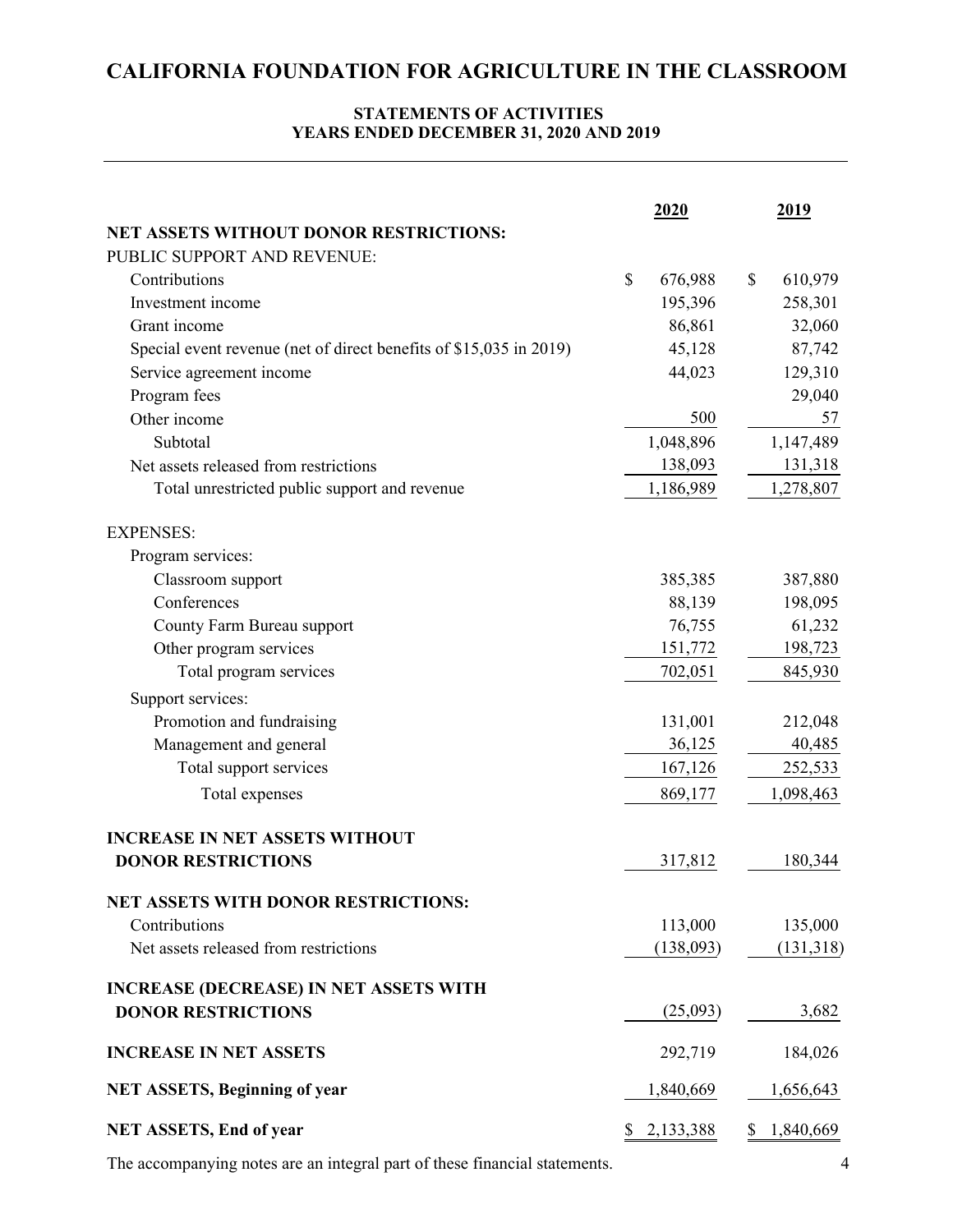#### **YEAR ENDED DECEMBER 31, 2020 STATEMENT OF FUNCTIONAL EXPENSES**

|                                     | Program<br><b>Services</b>         |              |                                                   | <b>Supporting</b><br><b>Services</b> |                                               |                         |               |
|-------------------------------------|------------------------------------|--------------|---------------------------------------------------|--------------------------------------|-----------------------------------------------|-------------------------|---------------|
|                                     | <b>Classroom</b><br><b>Support</b> | Conferences  | County<br>Farm<br><b>Bureau</b><br><b>Support</b> | Other<br>Program<br><b>Services</b>  | <b>Promotion</b><br>and<br><b>Fundraising</b> | Mgmt.<br>and<br>General | <b>Total</b>  |
| Salaries                            | 174,586<br>\$                      | \$<br>51,698 | \$<br>38,334                                      | 43,797<br>\$                         | $\mathbb{S}$<br>46,006                        | \$<br>20,950            | \$<br>375,371 |
| Payroll taxes and employee benefits | 53,900                             | 15,961       | 11,835                                            | 13,521                               | 14,204                                        | 6,468                   | 115,889       |
| Grant work                          |                                    |              |                                                   | 68,951                               |                                               |                         | 68,951        |
| Management fee                      | 24,700                             | 6,100        | 5,950                                             | 5,300                                | 4,850                                         | 3,100                   | 50,000        |
| Occupancy                           | 23,854                             | 5,891        | 5,746                                             | 5,119                                | 4,684                                         | 2,994                   | 48,288        |
| Professional services               | 13,160                             | 1,242        | 1,212                                             | 1,078                                | 24,588                                        | 632                     | 41,912        |
| Office expenses                     | 16,745                             | 2,316        | 3,596                                             | 2,012                                | 2,345                                         | 1,177                   | 28,191        |
| Fundraising mailings                |                                    |              |                                                   |                                      | 23,290                                        |                         | 23,290        |
| Writing contest                     | 21,733                             |              |                                                   |                                      |                                               |                         | 21,733        |
| Educational materials printing      | 19,239                             |              |                                                   |                                      |                                               |                         | 19,239        |
| Information technology              | 12,915                             |              |                                                   |                                      |                                               |                         | 12,915        |
| Grants to individuals               | 12,250                             |              |                                                   |                                      |                                               |                         | 12,250        |
| Service agreements                  |                                    |              |                                                   | 11,213                               |                                               |                         | 11,213        |
| Fundraising events                  |                                    |              |                                                   |                                      | 10,319                                        |                         | 10,319        |
| County Farm Bureau support          |                                    |              | 8,854                                             |                                      |                                               |                         | 8,854         |
| Travel                              | 3,643                              | 900          | 878                                               | 781                                  | 715                                           | 458                     | 7,375         |
| Conferences and meetings            | 260                                | 4,031        |                                                   |                                      |                                               | 346                     | 4,637         |
| Other                               | 8,400                              |              | 350                                               |                                      |                                               |                         | 8,750         |
| Total                               | 385,385                            | 88,139<br>\$ | 76,755<br>\$                                      | 151,772<br>S.                        | 131,001<br>\$                                 | \$<br>36,125            | \$<br>869,177 |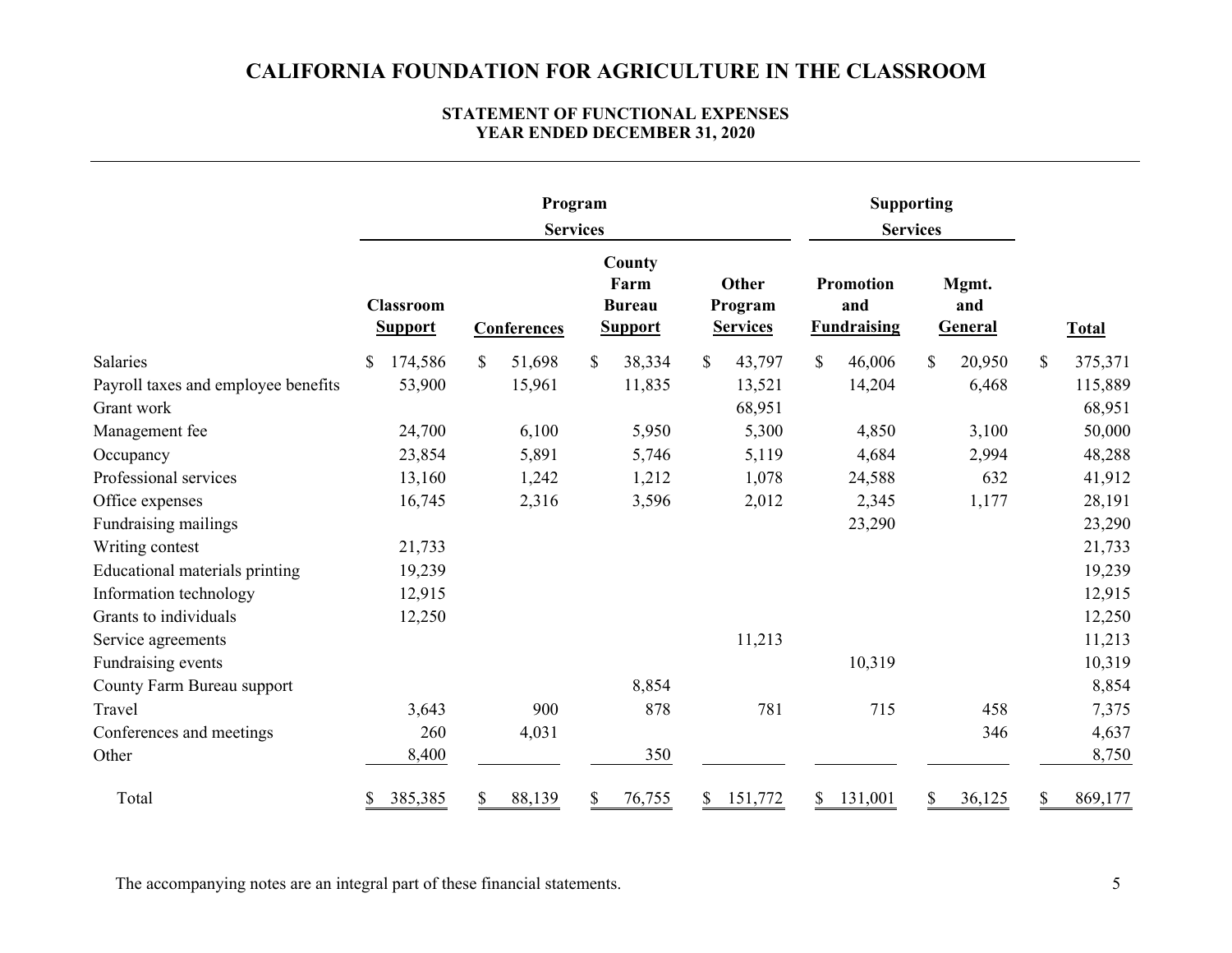#### **STATEMENT OF FUNCTIONAL EXPENSES YEAR ENDED DECEMBER 31, 2019**

|                                     | Program<br><b>Services</b>         |               |                                                   | Supporting<br><b>Services</b>       |                                               |                                |                         |
|-------------------------------------|------------------------------------|---------------|---------------------------------------------------|-------------------------------------|-----------------------------------------------|--------------------------------|-------------------------|
|                                     | <b>Classroom</b><br><b>Support</b> | Conferences   | County<br>Farm<br><b>Bureau</b><br><b>Support</b> | Other<br>Program<br><b>Services</b> | <b>Promotion</b><br>and<br><b>Fundraising</b> | Mgmt.<br>and<br><b>General</b> | <b>Total</b>            |
| <b>Salaries</b>                     | 154,805<br>\$                      | \$<br>62,418  | \$<br>18,690                                      | \$<br>50,978                        | $\mathbb{S}$<br>44,698                        | $\mathbb{S}$<br>21,243         | $\mathbb{S}$<br>352,832 |
| Payroll taxes and employee benefits | 45,444                             | 18,325        | 5,487                                             | 14,966                              | 13,123                                        | 6,239                          | 103,584                 |
| Grant work                          |                                    |               |                                                   | 28,932                              |                                               |                                | 28,932                  |
| Management fee                      | 21,750                             | 9,600         | 2,750                                             | 7,300                               | 5,350                                         | 3,250                          | 50,000                  |
| Occupancy                           | 21,228                             | 9,370         | 2,684                                             | 7,125                               | 5,222                                         | 3,172                          | 48,801                  |
| Professional services               | 18,350                             | 1,830         | 524                                               | 1,392                               | 84,381                                        | 620                            | 107,097                 |
| Office expenses                     | 23,820                             | 4,072         | 5,320                                             | 3,097                               | 2,611                                         | 1,379                          | 40,299                  |
| Fundraising mailings                |                                    |               |                                                   |                                     | 21,570                                        |                                | 21,570                  |
| Writing contest                     | 25,068                             |               |                                                   |                                     |                                               |                                | 25,068                  |
| Educational materials printing      | 38,800                             |               |                                                   |                                     |                                               |                                | 38,800                  |
| Information technology              | 12,245                             |               |                                                   |                                     |                                               |                                | 12,245                  |
| Grants to individuals               | 2,400                              |               |                                                   |                                     |                                               |                                | 2,400                   |
| Service agreements                  |                                    |               |                                                   | 81,996                              |                                               |                                | 81,996                  |
| Fundraising events                  |                                    |               |                                                   |                                     | 32,941                                        |                                | 32,941                  |
| County Farm Bureau support          |                                    |               | 24,321                                            |                                     |                                               |                                | 24,321                  |
| Travel                              | 8,750                              | 3,862         | 1,106                                             | 2,937                               | 2,152                                         | 1,309                          | 20,116                  |
| Conferences and meetings            | 4,482                              | 88,618        |                                                   |                                     |                                               | 3,273                          | 96,373                  |
| Grants to organizations             | 9,738                              |               |                                                   |                                     |                                               |                                | 9,738                   |
| Other                               | 1,000                              |               | 350                                               |                                     |                                               |                                | 1,350                   |
| Total                               | 387,880                            | 198,095<br>\$ | 61,232<br>S                                       | 198,723<br>S.                       | 212,048<br>S                                  | \$<br>40,485                   | 1,098,463<br>S.         |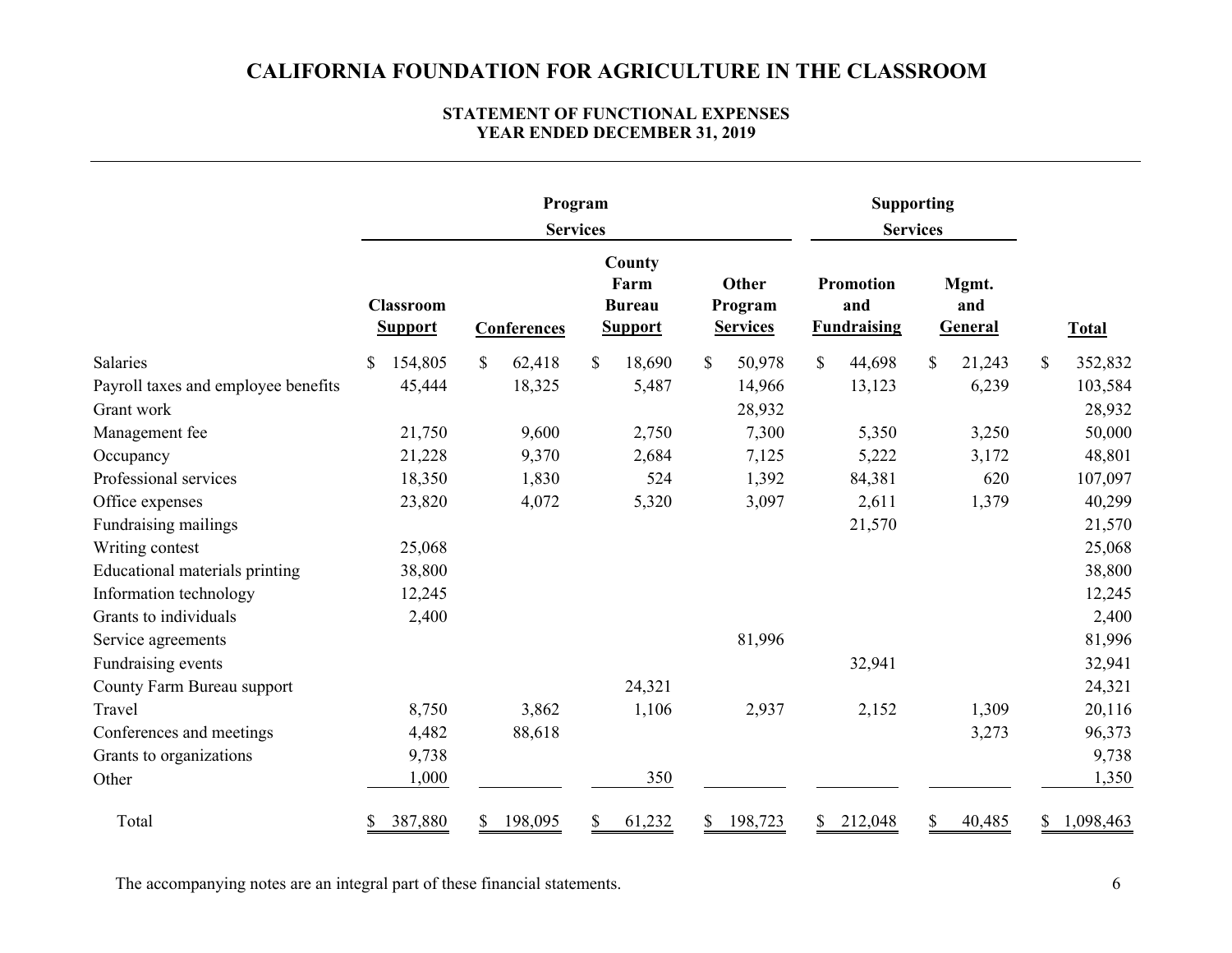# **STATEMENTS OF CASH FLOWS YEARS ENDED DECEMBER 31, 2020 AND 2019**

|                                                              | 2020          | <u>2019</u>             |
|--------------------------------------------------------------|---------------|-------------------------|
| <b>CASH FLOWS FROM OPERATING ACTIVITIES:</b>                 |               |                         |
| Increase in net assets                                       | 292,719<br>\$ | 184,026<br>$\mathbb{S}$ |
| Reconciliation to net cash provided by operating activities: |               |                         |
| Gain on marketable securities investments                    | (152, 382)    | (184, 605)              |
| Changes in:                                                  |               |                         |
| Receivables                                                  | (3,919)       | 15,503                  |
| Prepaid expenses                                             | (8, 436)      | (5,730)                 |
| Accounts payable and accrued expenses                        | (6,955)       | 15,359                  |
| Deferred revenue                                             | (13, 023)     | 13,023                  |
| Net cash provided by operating activities                    | 108,004       | 37,576                  |
| <b>CASH FLOWS FROM INVESTING ACTIVITIES:</b>                 |               |                         |
| Purchases of marketable securities investments               | (1,350,949)   | (648, 880)              |
| Proceeds from sales of marketable securities investments     | 1,723,546     | 683,937                 |
| Net cash provided by investing activities                    | 372,597       | 35,057                  |
| NET INCREASE IN CASH AND CASH EQUIVALENTS                    | 480,601       | 72,633                  |
| <b>CASH AND CASH EQUIVALENTS, Beginning of year</b>          | 248,203       | 175,570                 |
| CASH AND CASH EQUIVALENTS, End of year                       | 728,804<br>\$ | 248,203<br>S            |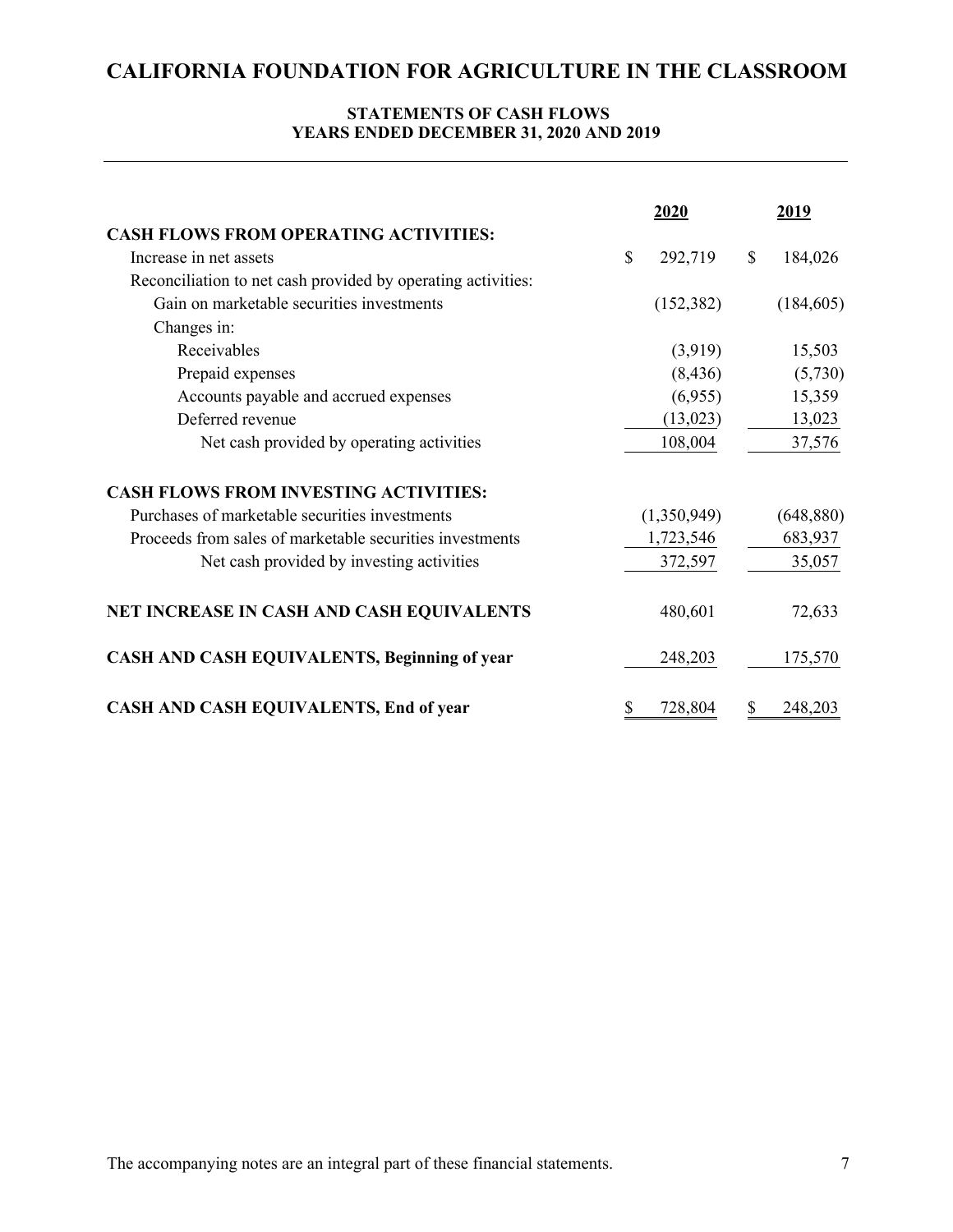#### **NOTES TO FINANCIAL STATEMENTS DECEMBER 31, 2020 AND 2019**

#### **1. OPERATIONS AND SIGNIFICANT ACCOUNTING POLICIES**

California Foundation for Agriculture in the Classroom (Foundation) is a not-for-profit organization incorporated under the laws of the State of California. The purpose of the Foundation is to provide training and resources to California's educators to build an increased awareness and understanding of agriculture among their students.

**Basis of presentation** – The financial statements are presented in conformity with professional standards applicable to not-for-profit entities. The Foundation reports information regarding its financial position and activities according to two classes of net assets: net assets without donor restrictions and net assets with donor restrictions.

**Income taxes** – The Foundation is exempt from federal income tax under Internal Revenue Code Section  $501(c)(3)$  and from state income tax under Section 23701(d) of the California Revenue and Taxation Code and is not classified as a private foundation. Accordingly, no provision for income taxes has been made in the financial statements. The Foundation has applied the accounting principles related to the accounting for uncertainty in income taxes and has determined there is no material impact on the financial statements. With some exceptions, the Foundation is no longer subject to U.S. federal and state income tax examinations by tax authorities for years prior to 2016.

**Revenue recognition** – Contributions are recognized in full when received or unconditionally promised, in accordance with professional standards. Conditional promises to give - that is, those with a measurable performance or other barrier and a right of return - are not recognized until the conditions on which they depend have been met. All contributions are considered available for unrestricted use unless specifically restricted by donors for future periods or specific purposes. Donor-restricted amounts are reported as increases in net assets with donor restrictions. Net assets with donor restrictions become unrestricted and are reported in the statements of activities as net assets released from restrictions when the time restrictions expire or the contributions are used for the restricted purpose. Restricted contributions that are initially classified as conditional whose restrictions and conditions are met in the same reporting period are reported as revenue within net assets without donor restrictions.

The Foundation's grant income is derived from cost-reimbursable government grants, which are conditioned upon certain performance requirements and/ or the incurrence of allowable qualifying expenses. Amounts received are recognized as revenue when the Foundation has incurred expenditures in compliance with specific contract or grant provisions. Amounts received prior to incurring qualifying expenditures are reported as refundable advances in the statements of financial position. The Foundation received cost-reimbursable grants of \$11,333 and \$81,531 that have not been recognized at December 31, 2020 and 2019, respectively, because qualifying expenditures have not yet been incurred. There were no refundable advances at December 31, 2020 or 2019.

The Foundation's revenue from contracts with customers consist of service agreement income and program fees. These revenues are recognized at the point in time the specific performance obligations are met, as outlined in the agreements. Payment terms are outlined in the agreements and vary based on the objectives and structure of the contracts.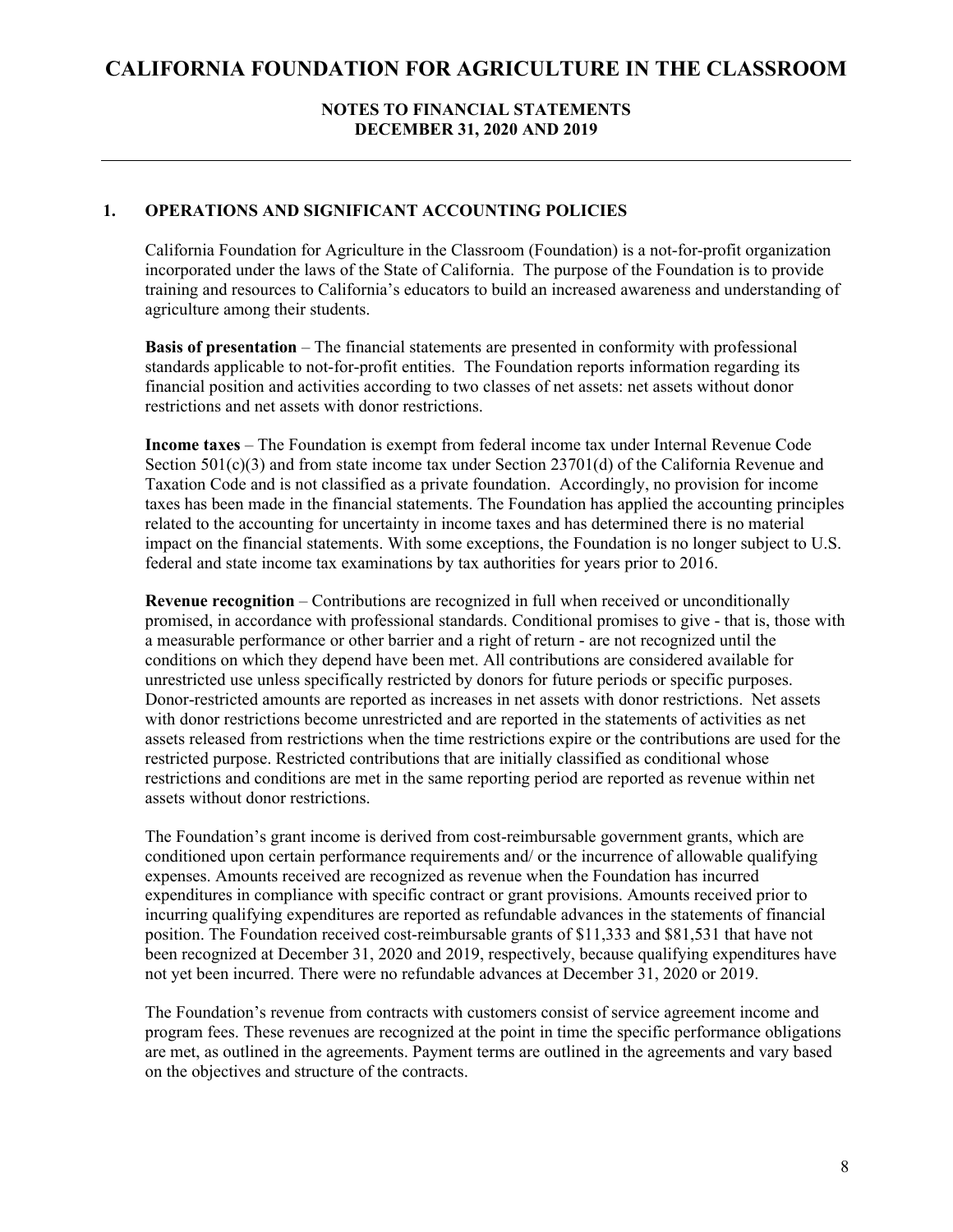#### **NOTES TO FINANCIAL STATEMENTS DECEMBER 31, 2020 AND 2019**

**Cash and cash equivalents** – The Foundation considers all investments with maturity at purchase of three months or less to be cash equivalents. Cash and cash equivalents include funds invested in money market accounts.

The Foundation minimizes credit risk associated with cash by periodically evaluating the credit quality of its primary financial institution. The balance at times may exceed federally insured limits. The Foundation has not experienced any losses in such accounts and management believes the Foundation is not exposed to any significant credit risk related to cash.

The Foundation maintains cash in money market funds and short-term investments. Amounts invested may exceed the limits of S.I.P.C. protection.

**Marketable securities and endowment investments** – The Foundation reports its marketable securities and endowment investments at fair market value. Changes in market value and realized gains and losses are included in investment income.

**Property and equipment** – The Foundation capitalizes all expenditures for property and equipment in excess of \$2,500. Property and equipment are recorded at cost, with the exception of donated items, which are recorded at fair value at the time of the donation. Assets are depreciated using the straight-line method over estimated useful lives. Property and equipment was fully depreciated at December 31, 2020 and 2019.

**Donated goods** – The Foundation receives goods from various contributors. These contributions are recognized for financial statement reporting purposes as contributions and expenses in accordance with generally accepted accounting principles.

**Functional allocation of expenses** – The costs of providing the program and supporting services have been summarized on a functional basis in the statements of activities and statements of functional expenses. Accordingly, certain costs require allocation based on the estimated usage of resources. The expenses that are allocated include salaries, which are allocated based on time and effort; payroll taxes and employee benefits, which are allocated based on salaries; and occupancy, office expenses and management fees, which are allocated based on estimated usage and time spent in support of each program. All other cost allocations are based on specific identification.

**Use of estimates** – The preparation of financial statements in conformity with generally accepted accounting principles requires management to make estimates and assumptions that affect certain reported amounts and disclosures. Accordingly, actual results could differ from those estimates.

**Fair value measurements -** Fair value is a market-based measurement, not an entity-specific measurement. For some assets and liabilities, observable market transactions or market information might be available. For other assets and liabilities, observable market transactions and market information might not be available. However, the objective of a fair value measurement in both cases is the same – to estimate the price at which an orderly transaction to sell the asset or to transfer the liability would take place between market participants at the measurement date under current market conditions (that is, an exit price at the measurement date from the perspective of a market participant that holds the asset or owes the liability).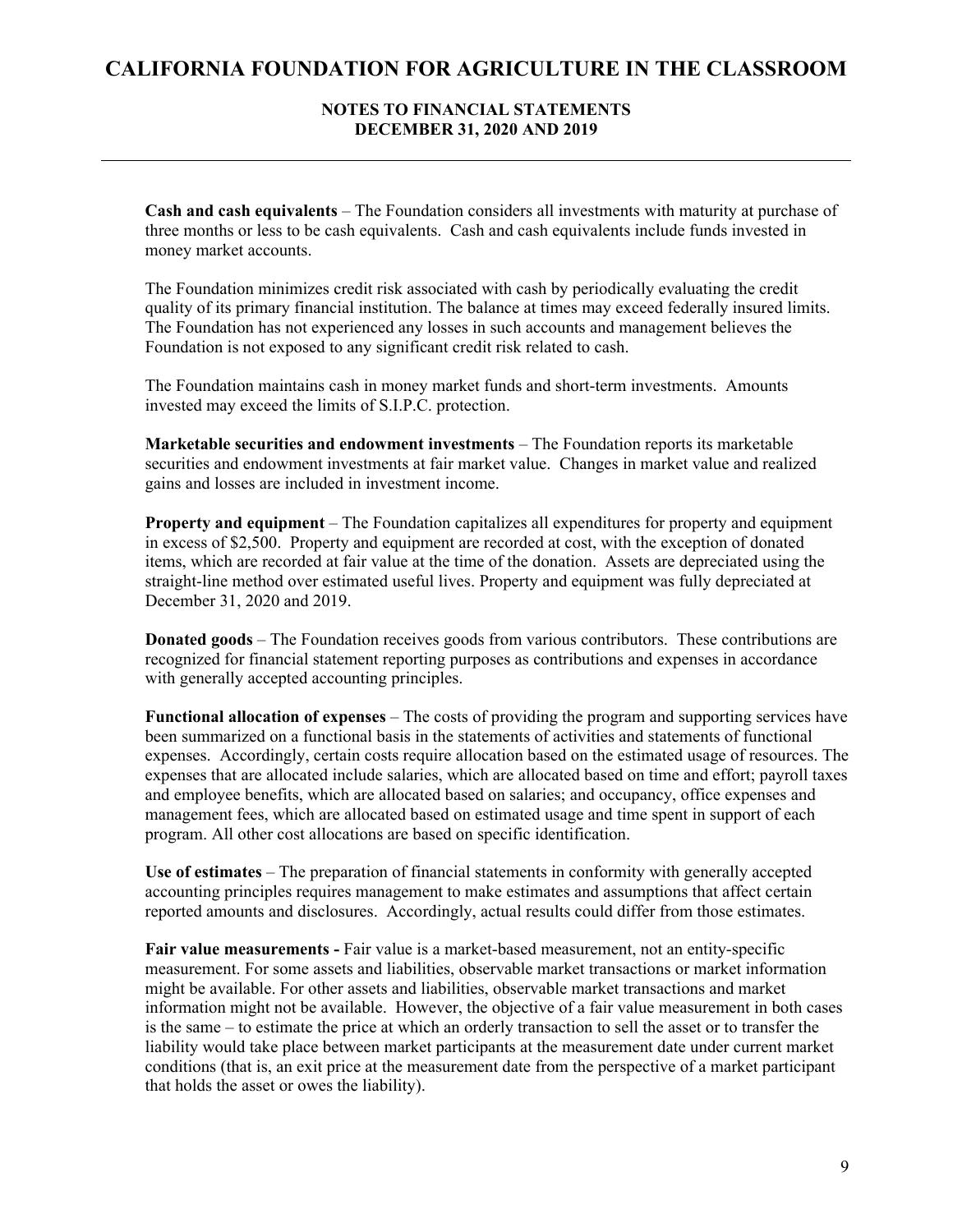## **NOTES TO FINANCIAL STATEMENTS DECEMBER 31, 2020 AND 2019**

In order to increase consistency and comparability in fair value measurements, a fair value hierarchy that prioritizes observable and unobservable inputs is used to measure fair value into three broad levels, as follows:

| Level 1 Inputs | Unadjusted quoted prices in active markets that are accessible at the<br>measurement date for identical assets or liabilities. |
|----------------|--------------------------------------------------------------------------------------------------------------------------------|
| Level 2 Inputs | Inputs other than quoted prices in active markets that are observable either<br>directly or indirectly.                        |
| Level 3 Inputs | Unobservable inputs for the asset or liability.                                                                                |

The Foundation's marketable securities and endowment investments at December 31, 2020 and 2019 are classified as Level 1 because they are valued using quoted market prices in active markets for identical assets.

**Subsequent events** have been reviewed through July 1, 2021, the date the financial statements were available to be issued. Management concluded that no material subsequent events have occurred since December 31, 2020 that require recognition or disclosure in the financial statements.

### **2. LIQUIDITY AND AVAILABILITY OF RESOURCES**

The Foundation's financial assets available within one year of the statement of financial position date for general expenditure are as follows:

|                                                                     |   | 2020      |   | 2019       |
|---------------------------------------------------------------------|---|-----------|---|------------|
| Cash and cash equivalents                                           | S | 728,804   | S | 248,203    |
| Receivables                                                         |   | 49,441    |   | 45,522     |
| Marketable securities investments                                   |   | 815,327   |   | 1,035,542  |
| Total financial assets                                              |   | 1,593,572 |   | 1,329,267  |
| Less:                                                               |   |           |   |            |
| Amounts unavailable for general expenditure within one year due to: |   |           |   |            |
| Restrictions by donors for purpose (see Note 6)                     |   | (94, 416) |   | (119, 509) |
| Total financial assets available to management                      |   |           |   |            |
| for general expenditure within one year                             |   | 1,499,156 | S | 1,209,758  |

The Financial Services Department reviews the cash balances on a daily basis. On a weekly basis, staff reviews the cash balances and the projected cash needs for the following week to assure that sufficient cash on hand is available to meet cash needs for general expenditures. As part of its liquidity management, the Foundation invests cash in excess of daily requirements in various shortterm investments with Level 1 fair-value measurements using quoted market prices in active markets that can be liquidated at any time to meet cash needs. In addition, a portion of the investment portfolio is invested in short-term high-grade commercial paper, certificate of deposit or US Treasury Bills with maturity dates laddering approximately every three months. At each maturity date, the Foundation determines if it will use the proceeds from the maturing note to meet general expenditures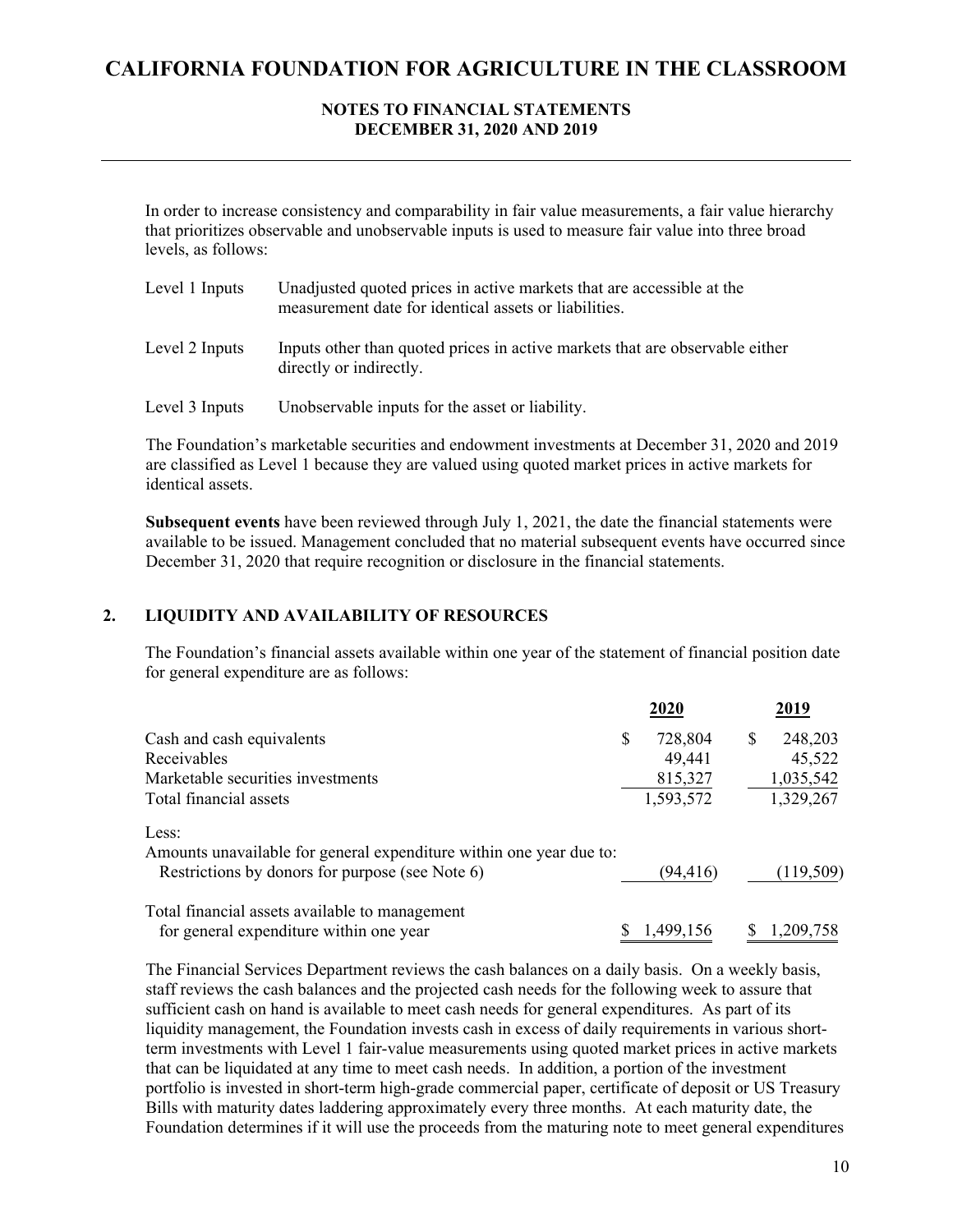#### **NOTES TO FINANCIAL STATEMENTS DECEMBER 31, 2020 AND 2019**

or reinvest them in another short-term note. The Foundation maintains cash and short-term investments on hand, net of permanent donor-restricted endowments not available for general expenditures, to meet one year of normal operating expenses of approximately \$1 million.

# **3. MARKETABLE SECURITIES AND ENDOWMENT INVESTMENTS**

Marketable securities and endowment investments consist of the following:

|                                                                                     | <u>2020</u>     | <u>2019</u>              |
|-------------------------------------------------------------------------------------|-----------------|--------------------------|
| Certificates of deposit and money market funds<br><b>U.S. Government Securities</b> |                 | \$<br>100,234<br>99,874  |
| <b>Equity Mutual Funds:</b>                                                         |                 |                          |
| Large Cap                                                                           | \$              | 376,030<br>341,108       |
| Int'l Large Cap Growth                                                              |                 | 237,910<br>236,327       |
| Mid Cap                                                                             |                 | 174,808<br>182,715       |
| Small Cap                                                                           |                 | 89,235<br>146,707        |
| <b>Emerging Markets</b>                                                             |                 | 116,102<br>93,041        |
| <b>Real Estate</b>                                                                  |                 | 26,164<br>31,397         |
| Global Equity                                                                       |                 | 104,731                  |
| <b>Natural Resources</b>                                                            |                 | 17,184                   |
| <b>Fixed Income Mutual Funds:</b>                                                   |                 |                          |
| <b>Short Term Bond</b>                                                              |                 | 167,551<br>168,304       |
| <b>Intermediate Term Bond</b>                                                       |                 | 164,430                  |
| Global Income                                                                       |                 | 164,321                  |
| Commodities                                                                         |                 | 17,260                   |
|                                                                                     | 1,417,609<br>\$ | \$<br>1,637,824          |
| Investment income consists of the following:                                        |                 |                          |
|                                                                                     | 2020            | 2019                     |
| Dividends and interest                                                              | $\mathbb{S}$    | 43,014<br>\$<br>73,696   |
| Net realized/unrealized gain                                                        |                 | 184,605<br>152,382       |
| Total                                                                               | $\frac{1}{2}$   | 195,396<br>258,301<br>\$ |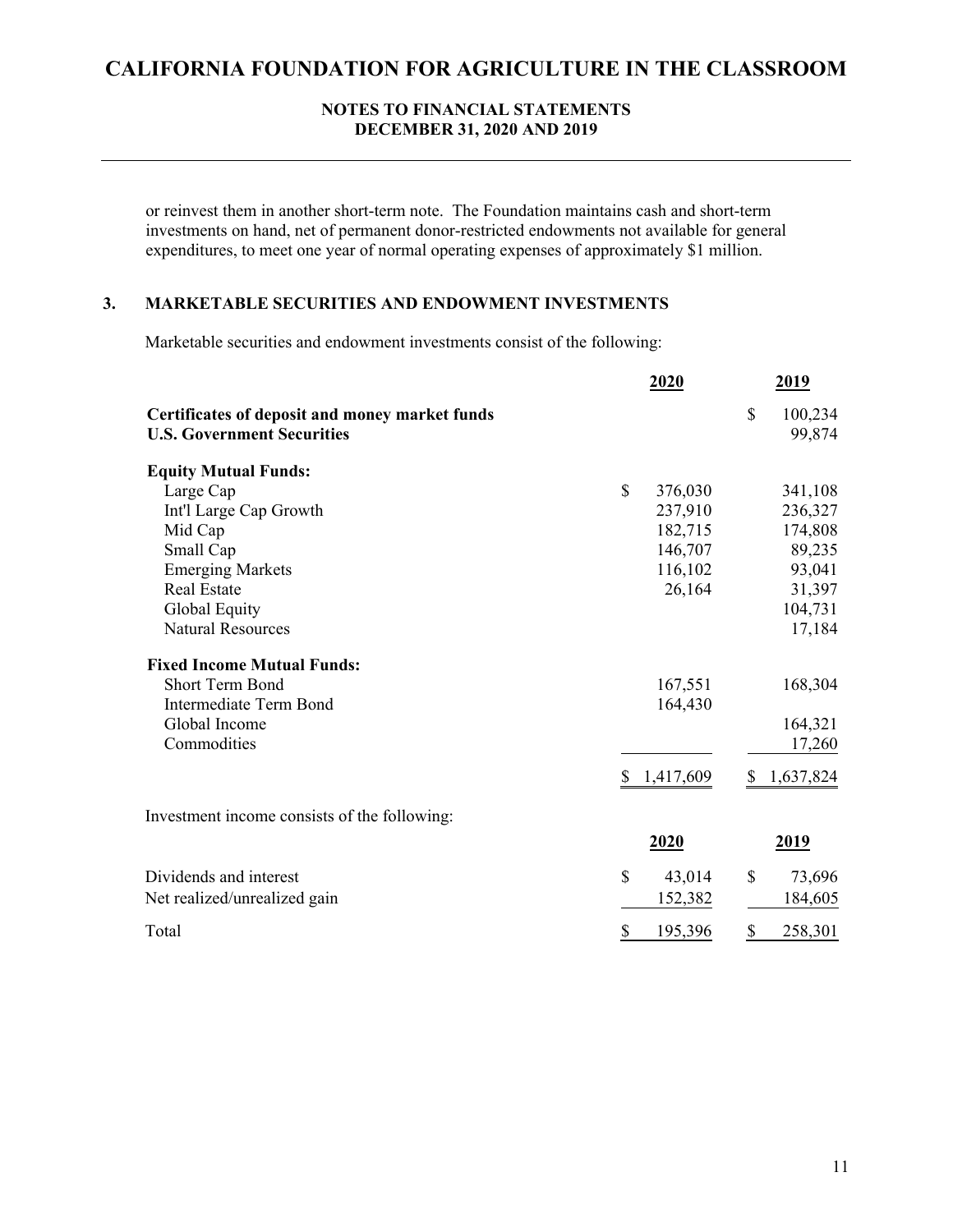#### **NOTES TO FINANCIAL STATEMENTS DECEMBER 31, 2020 AND 2019**

## **4. RELATED PARTY TRANSACTIONS**

The Foundation is affiliated with California Farm Bureau Federation (CFBF) through common control. During the years ended December 31, 2020 and 2019, the Foundation had the following transactions with CFBF:

|                                           | 2020    |  | 2019    |  |
|-------------------------------------------|---------|--|---------|--|
| Cash contributions/sponsorships from CFBF | 100,000 |  | 100,000 |  |
| Payments to CFBF for management service   | 50,000  |  | 50,000  |  |
| Lease payments to CFBF for office space   | 48.288  |  | 48.801  |  |

Foundation employees also participate in certain employee benefits such as health, life, and dental insurance provided through CFBF, and reimbursed by the Foundation.

### **5. ACCRUED COMPENSATED ABSENCES**

Accrued compensated absences are based upon the number of hours of earned but unused vacation and personal time at the end of the fiscal year at the pay rate in effect on that date. Accrued compensated absences were \$34,742 and \$23,316 at December 31, 2020 and 2019, respectively. Such amounts are included in accounts payable and accrued expenses on the statements of financial position.

### **6. NET ASSETS**

Net assets with donor restrictions represent unexpended contributions restricted by donors as follows:

|                                                    | 2020         | 2019          |
|----------------------------------------------------|--------------|---------------|
| Purpose restrictions:                              |              |               |
| Taste and Teach Sponsorship                        | \$<br>66,416 | \$<br>102,580 |
| Henry J. Voss Endowment – funds available at the   |              |               |
| discretion of Board of Directors for program costs | 53,927       | 53,927        |
| <b>Writing Contest</b>                             | 15,000       | 11,929        |
| National Agriculture Week                          | 6,000        |               |
| Farm Day                                           | 4,500        | 5,000         |
| Agriculture in the Classroom Conference            | 2,500        |               |
| Total purpose restrictions                         | 148,343      | 173,436       |
| Perpetual restrictions:                            |              |               |
| Jim Hicks Endowment                                | 517,819      | 517,819       |
| Henry J. Voss Endowment                            | 30,536       | 30,536        |
| Total perpetual restrictions                       | 548,355      | 548,355       |
| Total                                              | 696,698      | 721,791       |

The Foundation's endowments include donor-restricted endowment funds. As required by generally accepted accounting principles, net assets associated with endowment funds are classified and reported based on the existence or absence of donor-imposed restrictions.